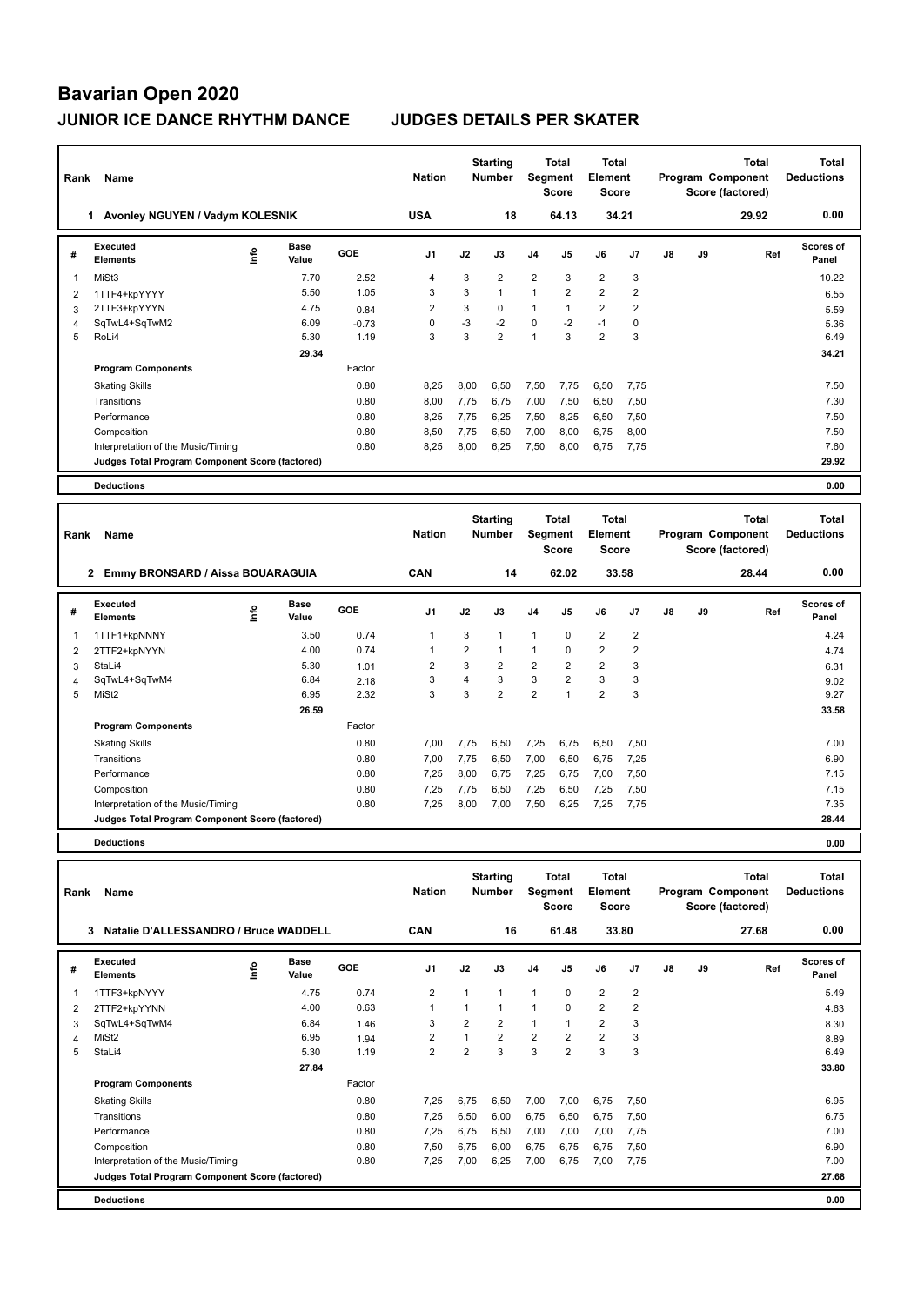| Rank           | Name                                            |      |                      |        | <b>Nation</b>  |                | <b>Starting</b><br><b>Number</b> |                | <b>Total</b><br>Segment<br><b>Score</b> | <b>Total</b><br>Element<br><b>Score</b> |                |               |    | <b>Total</b><br>Program Component<br>Score (factored) | <b>Total</b><br><b>Deductions</b> |
|----------------|-------------------------------------------------|------|----------------------|--------|----------------|----------------|----------------------------------|----------------|-----------------------------------------|-----------------------------------------|----------------|---------------|----|-------------------------------------------------------|-----------------------------------|
|                | 4 Oona BROWN / Gage BROWN                       |      |                      |        | <b>USA</b>     |                | 15                               |                | 59.90                                   |                                         | 32.58          |               |    | 27.32                                                 | 0.00                              |
| #              | <b>Executed</b><br><b>Elements</b>              | ١nfo | <b>Base</b><br>Value | GOE    | J <sub>1</sub> | J2             | J3                               | J <sub>4</sub> | J5                                      | J6                                      | J <sub>7</sub> | $\mathsf{J}8$ | J9 | Ref                                                   | <b>Scores of</b><br>Panel         |
| 1              | 1TTF3+kpYNYY                                    |      | 4.75                 | 0.63   | $\mathbf{1}$   | $\mathbf{1}$   | $\mathbf{1}$                     | 1              | $\mathbf 0$                             | $\overline{2}$                          | $\overline{2}$ |               |    |                                                       | 5.38                              |
| $\overline{2}$ | 2TTF2+kpNYYN                                    |      | 4.00                 | 0.42   | $\overline{1}$ | $\mathbf{1}$   | $\Omega$                         | $\mathbf{1}$   | $\Omega$                                | $\mathbf{1}$                            | $\overline{1}$ |               |    |                                                       | 4.42                              |
| 3              | MiSt3                                           |      | 7.70                 | 1.55   | 2              | $\overline{2}$ | $\mathbf{1}$                     | $\overline{2}$ | $\mathbf{1}$                            | $\mathbf{1}$                            | 2              |               |    |                                                       | 9.25                              |
| $\overline{4}$ | SqTwL4+SqTwM3                                   |      | 6.47                 | 1.02   | $\mathbf{1}$   | 3              | $\mathbf{1}$                     | $\overline{2}$ | $\mathbf 0$                             | $\mathbf{1}$                            | $\overline{2}$ |               |    |                                                       | 7.49                              |
| 5              | RoLi4                                           |      | 5.30                 | 0.74   | $\overline{2}$ | $\mathbf{1}$   | $\overline{2}$                   | $\mathbf{1}$   | $\mathbf{1}$                            | $\overline{2}$                          | $\overline{2}$ |               |    |                                                       | 6.04                              |
|                |                                                 |      | 28.22                |        |                |                |                                  |                |                                         |                                         |                |               |    |                                                       | 32.58                             |
|                | <b>Program Components</b>                       |      |                      | Factor |                |                |                                  |                |                                         |                                         |                |               |    |                                                       |                                   |
|                | <b>Skating Skills</b>                           |      |                      | 0.80   | 7.00           | 7,25           | 5.75                             | 7,25           | 7,00                                    | 6,75                                    | 6.75           |               |    |                                                       | 6.95                              |
|                | Transitions                                     |      |                      | 0.80   | 6,75           | 7,00           | 5,50                             | 6,75           | 6,50                                    | 6,50                                    | 6,50           |               |    |                                                       | 6.60                              |
|                | Performance                                     |      |                      | 0.80   | 7,00           | 7,50           | 6,00                             | 7,25           | 6,75                                    | 6,75                                    | 6,75           |               |    |                                                       | 6.90                              |
|                | Composition                                     |      |                      | 0.80   | 7,25           | 7,25           | 5,50                             | 6,75           | 6,50                                    | 6,75                                    | 7,00           |               |    |                                                       | 6.85                              |
|                | Interpretation of the Music/Timing              |      |                      | 0.80   | 7,00           | 7,50           | 6,00                             | 7,00           | 6,75                                    | 6,50                                    | 7,00           |               |    |                                                       | 6.85                              |
|                | Judges Total Program Component Score (factored) |      |                      |        |                |                |                                  |                |                                         |                                         |                |               |    |                                                       | 27.32                             |
|                | <b>Deductions</b>                               |      |                      |        |                |                |                                  |                |                                         |                                         |                |               |    |                                                       | 0.00                              |
|                |                                                 |      |                      |        |                |                |                                  |                |                                         |                                         |                |               |    |                                                       |                                   |
| Rank           | Name                                            |      |                      |        | <b>Nation</b>  |                | <b>Starting</b><br><b>Number</b> |                | <b>Total</b><br>Segment<br><b>Score</b> | <b>Total</b><br>Element<br><b>Score</b> |                |               |    | <b>Total</b><br>Program Component<br>Score (factored) | Total<br><b>Deductions</b>        |
|                | <b>Miku MAKITA / Tyler GUNARA</b><br>5          |      |                      |        | CAN            |                | 1                                |                | 57.27                                   |                                         | 30.67          |               |    | 26.60                                                 | 0.00                              |
| #              | <b>Executed</b><br><b>Elements</b>              | ١nf٥ | <b>Base</b><br>Value | GOE    | J <sub>1</sub> | J2             | J3                               | J <sub>4</sub> | J5                                      | J6                                      | J <sub>7</sub> | $\mathsf{J}8$ | J9 | Ref                                                   | <b>Scores of</b><br>Panel         |
| 1              | 1TTF1+kpNNNY                                    |      | 3.50                 | 0.53   | $\mathbf{1}$   | 2              | $\mathbf{1}$                     | $\mathbf{1}$   | $\mathbf 0$                             | $\mathbf 0$                             | $\overline{2}$ |               |    |                                                       | 4.03                              |
|                |                                                 |      | 2E                   | 0.42   | $\sim$         | $\sim$         | $\overline{A}$                   | $\overline{A}$ | $\overline{A}$                          | $\overline{A}$                          | $\overline{A}$ |               |    |                                                       | 0.00                              |

| # | Executed<br><b>Elements</b>                     | ۴ | Base<br>Value | <b>GOE</b> | J1   | J2             | J3       | J <sub>4</sub> | J5   | J6             | J7             | J8 | J9 | Ref | <b>Scores of</b><br>Panel |
|---|-------------------------------------------------|---|---------------|------------|------|----------------|----------|----------------|------|----------------|----------------|----|----|-----|---------------------------|
|   | 1TTF1+kpNNNY                                    |   | 3.50          | 0.53       |      | 2              |          |                | 0    | $\mathbf 0$    | $\overline{2}$ |    |    |     | 4.03                      |
| 2 | 2TTF1+kpTYNN                                    |   | 3.50          | 0.42       | 0    | 2              | $-1$     |                | 1    | 1              |                |    |    |     | 3.92                      |
| 3 | SqTwL4+SqTwM4                                   |   | 6.84          | 0.87       |      | $\overline{2}$ | 0        | ٠              | $-1$ | 2              | 2              |    |    |     | 7.71                      |
| 4 | MiSt2                                           |   | 6.95          | 1.75       | 3    | 2              | $\Omega$ | 2              | 2    |                | 2              |    |    |     | 8.70                      |
| 5 | RoLi4                                           |   | 5.30          | 1.01       | 2    | 3              |          | 2              | 2    | $\overline{2}$ | 3              |    |    |     | 6.31                      |
|   |                                                 |   | 26.09         |            |      |                |          |                |      |                |                |    |    |     | 30.67                     |
|   | <b>Program Components</b>                       |   |               | Factor     |      |                |          |                |      |                |                |    |    |     |                           |
|   | <b>Skating Skills</b>                           |   |               | 0.80       | 7,00 | 7,25           | 5,75     | 6,50           | 6,50 | 5,50           | 7,25           |    |    |     | 6.60                      |
|   | Transitions                                     |   |               | 0.80       | 6,75 | 7,00           | 5,50     | 6,50           | 6,25 | 5,25           | 7,00           |    |    |     | 6.40                      |
|   | Performance                                     |   |               | 0.80       | 7,25 | 7,25           | 6,00     | 7,00           | 6,75 | 6,00           | 7,25           |    |    |     | 6.85                      |
|   | Composition                                     |   |               | 0.80       | 7,25 | 7,25           | 5,75     | 7,00           | 6,25 | 5,50           | 7,00           |    |    |     | 6.65                      |
|   | Interpretation of the Music/Timing              |   |               | 0.80       | 7,00 | 7,25           | 4,75     | 7,00           | 6,75 | 5,75           | 7,50           |    |    |     | 6.75                      |
|   | Judges Total Program Component Score (factored) |   |               |            |      |                |          |                |      |                |                |    |    |     | 26.60                     |
|   | <b>Deductions</b>                               |   |               |            |      |                |          |                |      |                |                |    |    |     | 0.00                      |

**Total Deductions Total Program Component Score (factored) Total Element Score Total Segment Score Starting Rank Name Nation Number # Executed Elements Base Value GOE J1 J2 J3 J4 J5 J6 J7 J8 J9 Scores of Panel** 1 6.84 1.89 3 2 2 3 3 2 3 **Ref**  SqTwL4+SqTwM4 8.73 **Info 6 Utana YOSHIDA / Shingo NISHIYAMA JPN 2 56.36 30.68 25.68 0.00** 2 MiSt2 6.95 1.75 2 2 -1 2 2 2 1 8.70 3 1TTF1+kpNNTY 3.50 0.53 0 1 1 1 1 1 1 4.03 4 2TTF1+kpNYNN 3.50 0.53 0 1 1 1 1 1 1 4.03 5 RoLi3 4.55 0.64 1 1 2 1 2 1 2 5.19  **25.34 30.68 Program Components**  Skating Skills 6,50 6,50 6,50 6,50 6,75 6,75 6,00 6,50 6,50 Factor 0.80 6,50 6,50 5,75 6,75 7,50 6,00 6,50 Transitions 0.80 6,25 6,25 5,75 6,50 7,00 5,75 6,25 6.20 Performance 0.80 6,50 6,75 5,50 6,75 7,50 6,00 6,75 6.55 Composition 0.80 6,75 6,50 5,50 6,75 7,25 5,50 6,75 6.45 Interpretation of the Music/Timing 0.80 6,50 6,75 6,00 6,50 7,50 6,00 6,50 6.45 **Deductions 0.00 Judges Total Program Component Score (factored) 25.68** Violation of choreo restrictions: (1 of 8)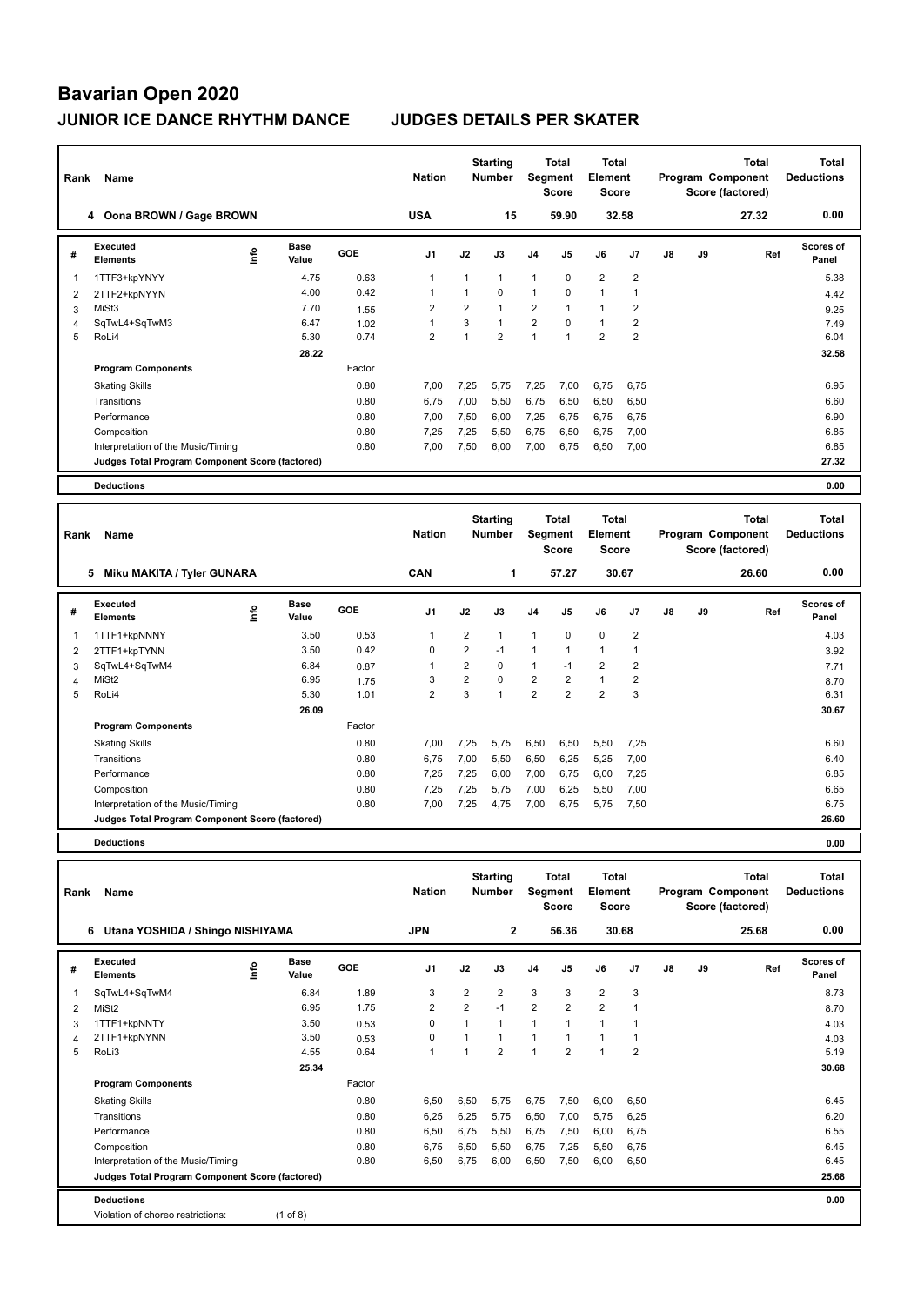| Rank           | Name                                                   |      |                      |              | <b>Nation</b>  |                | <b>Starting</b><br><b>Number</b> |              | <b>Total</b><br>Segment<br><b>Score</b> | <b>Total</b><br><b>Element</b><br><b>Score</b> |                |    |    | <b>Total</b><br>Program Component<br>Score (factored) |     | <b>Total</b><br><b>Deductions</b> |
|----------------|--------------------------------------------------------|------|----------------------|--------------|----------------|----------------|----------------------------------|--------------|-----------------------------------------|------------------------------------------------|----------------|----|----|-------------------------------------------------------|-----|-----------------------------------|
|                | 7 Nadiia BASHYNSKA / Peter BEAUMONT                    |      |                      |              | CAN            |                | 17                               |              | 54.96                                   |                                                | 28.56          |    |    | 26.40                                                 |     | 0.00                              |
| #              | <b>Executed</b><br><b>Elements</b>                     | ١nfo | Base<br>Value        | GOE          | J1             | J2             | J3                               | J4           | J5                                      | J6                                             | J7             | J8 | J9 |                                                       | Ref | Scores of<br>Panel                |
| 1              | SqTwL4+SqTwM4                                          |      | 6.84                 | 1.46         | $\overline{2}$ | $\overline{2}$ | 3                                | $\mathbf{1}$ | $\mathbf{1}$                            | $\overline{2}$                                 | 3              |    |    |                                                       |     | 8.30                              |
| $\overline{2}$ | 1TTF2+kpNYNY                                           |      | 4.00                 | 0.74         | $\mathbf{1}$   | $\mathbf{1}$   | $\overline{2}$                   | 1            | $\mathbf 0$                             | $\overline{2}$                                 | $\overline{2}$ |    |    |                                                       |     | 4.74                              |
| 3              | 2TTFB+kpNTNN                                           |      | 2.50                 | 0.45         | $\mathbf{1}$   | $\mathbf{1}$   | $\mathbf{1}$                     | 1            | $\mathsf 0$                             | $\overline{2}$                                 | $\overline{2}$ |    |    |                                                       |     | 2.95                              |
| $\overline{4}$ | RoLi4                                                  |      | 5.30                 | 1.01         | $\overline{2}$ | $\overline{2}$ | 3                                | 1            | $\overline{2}$                          | $\overline{2}$                                 | $\overline{4}$ |    |    |                                                       |     | 6.31                              |
| 5              | MiSt1                                                  |      | 6.45                 | $-0.19$      | $-1$           | $-2$           | $\Omega$                         | 1            | $-1$                                    | $\Omega$                                       | 1              |    |    |                                                       |     | 6.26                              |
|                |                                                        |      | 25.09                |              |                |                |                                  |              |                                         |                                                |                |    |    |                                                       |     | 28.56                             |
|                | <b>Program Components</b>                              |      |                      | Factor       |                |                |                                  |              |                                         |                                                |                |    |    |                                                       |     |                                   |
|                | <b>Skating Skills</b>                                  |      |                      | 0.80         | 6,75           | 6,75           | 6,25                             | 6,25         | 6,50                                    | 6,75                                           | 7,25           |    |    |                                                       |     | 6.60                              |
|                | Transitions                                            |      |                      | 0.80         | 6.50           | 6,50           | 6,00                             | 6,00         | 6,25                                    | 6,75                                           | 7,00           |    |    |                                                       |     | 6.40                              |
|                | Performance                                            |      |                      | 0.80         | 6,75           | 6,75           | 6,00                             | 6,25         | 6,50                                    | 7,00                                           | 7,50           |    |    |                                                       |     | 6.65                              |
|                | Composition                                            |      |                      | 0.80         | 7,00           | 6,50           | 6,50                             | 6,00         | 6,75                                    | 6,75                                           | 7,25           |    |    |                                                       |     | 6.70                              |
|                | Interpretation of the Music/Timing                     |      |                      | 0.80         | 6,75           | 6,75           | 6,50                             | 6,00         | 6,25                                    | 7,00                                           | 7,50           |    |    |                                                       |     | 6.65                              |
|                | Judges Total Program Component Score (factored)        |      |                      |              |                |                |                                  |              |                                         |                                                |                |    |    |                                                       |     | 26.40                             |
|                | <b>Deductions</b>                                      |      |                      |              |                |                |                                  |              |                                         |                                                |                |    |    |                                                       |     | 0.00                              |
|                | Violation of choreo restrictions:                      |      | $(1$ of 8)           |              |                |                |                                  |              |                                         |                                                |                |    |    |                                                       |     |                                   |
|                |                                                        |      |                      |              |                |                |                                  |              |                                         |                                                |                |    |    |                                                       |     |                                   |
|                |                                                        |      |                      |              |                |                |                                  |              |                                         |                                                |                |    |    |                                                       |     |                                   |
| Rank           | Name                                                   |      |                      |              | <b>Nation</b>  |                | <b>Starting</b><br><b>Number</b> |              | Total<br>Segment<br><b>Score</b>        | <b>Total</b><br>Element<br><b>Score</b>        |                |    |    | <b>Total</b><br>Program Component<br>Score (factored) |     | <b>Total</b><br><b>Deductions</b> |
|                | 8 Angelina KUDRYAVTSEVA / Ilia KARANKEVICH             |      |                      |              | <b>CYP</b>     |                | 13                               |              | 54.17                                   |                                                | 29.45          |    |    | 24.72                                                 |     | 0.00                              |
| #              | <b>Executed</b><br><b>Elements</b>                     | lnfo | <b>Base</b><br>Value | <b>GOE</b>   | J <sub>1</sub> | J2             | J3                               | J4           | J5                                      | J6                                             | J7             | J8 | J9 |                                                       | Ref | <b>Scores of</b><br>Panel         |
| 1              |                                                        |      | 6.09                 | 0.58         | $\mathbf{1}$   | $\overline{2}$ | 1                                | 1            | 0                                       | $\mathbf{1}$                                   | $-1$           |    |    |                                                       |     | 6.67                              |
|                | SqTwL2+SqTwM4                                          |      | 4.00                 | 0.32         | $\mathbf 0$    | $\overline{2}$ | $-1$                             | 0            | $\mathbf{1}$                            | $\mathbf{1}$                                   | $\overline{1}$ |    |    |                                                       |     |                                   |
| 2              | 1TTF2+kpNNYY                                           |      | 4.00                 |              | $\mathbf 0$    | 3              | $-1$                             | 0            | $\mathbf{1}$                            | $\mathbf{1}$                                   | $\overline{1}$ |    |    |                                                       |     | 4.32                              |
| 3<br>4         | 2TTF2+kpYYNN<br>MiSt2                                  |      | 6.95                 | 0.32<br>0.97 | $\mathbf{1}$   | $\overline{2}$ | $-1$                             | 1            | $\overline{2}$                          | $\mathbf{1}$                                   | $\pmb{0}$      |    |    |                                                       |     | 4.32<br>7.92                      |
| 5              | RoLi4                                                  |      | 5.30                 | 0.92         | $\overline{2}$ | $\overline{2}$ | $\overline{2}$                   | 1            | $\overline{2}$                          | $\overline{2}$                                 | $\overline{2}$ |    |    |                                                       |     | 6.22                              |
|                |                                                        |      | 26.34                |              |                |                |                                  |              |                                         |                                                |                |    |    |                                                       |     | 29.45                             |
|                | <b>Program Components</b>                              |      |                      | Factor       |                |                |                                  |              |                                         |                                                |                |    |    |                                                       |     |                                   |
|                |                                                        |      |                      | 0.80         | 6,00           | 7,50           | 5,50                             | 5,75         | 6,75                                    | 6,25                                           | 5,75           |    |    |                                                       |     | 6.10                              |
|                | <b>Skating Skills</b><br>Transitions                   |      |                      | 0.80         | 6,00           | 7,50           | 5,50                             | 5,50         | 6,75                                    | 6,00                                           | 5,50           |    |    |                                                       |     | 5.95                              |
|                | Performance                                            |      |                      | 0.80         | 6,25           |                | 5,75                             |              |                                         | 6,50                                           |                |    |    |                                                       |     | 6.30                              |
|                | Composition                                            |      |                      | 0.80         | 6,25           | 7,75<br>7,50   | 5,50                             | 5,75<br>6,00 | 7,00<br>7,00                            | 6,00                                           | 6,00<br>6,00   |    |    |                                                       |     | 6.25                              |
|                | Interpretation of the Music/Timing                     |      |                      | 0.80         | 6,25           | 7,75           | 4,75                             | 5,75         | 7,00                                    | 6,50                                           | 6,00           |    |    |                                                       |     | 6.30                              |
|                | <b>Judges Total Program Component Score (factored)</b> |      |                      |              |                |                |                                  |              |                                         |                                                |                |    |    |                                                       |     | 24.72                             |
|                |                                                        |      |                      |              |                |                |                                  |              |                                         |                                                |                |    |    |                                                       |     |                                   |
|                | <b>Deductions</b><br>Violation of choreo restrictions: |      | $(1$ of 8)           |              |                |                |                                  |              |                                         |                                                |                |    |    |                                                       |     | 0.00                              |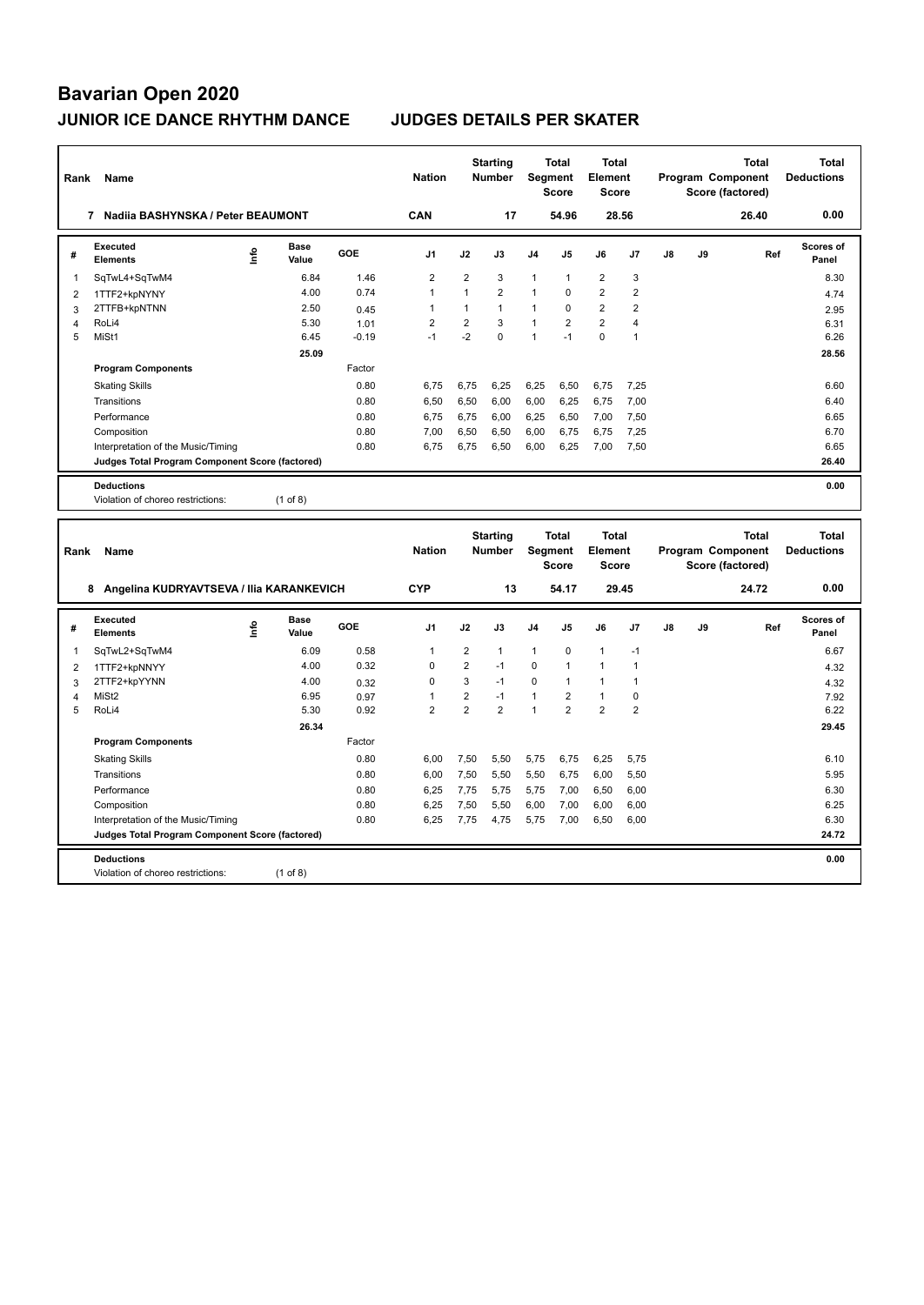| Rank | Name                                            |        |                      |         | <b>Nation</b>  |                | <b>Starting</b><br><b>Number</b> | Segment        | Total<br><b>Score</b> | <b>Total</b><br><b>Element</b><br><b>Score</b> |                |    |    | <b>Total</b><br>Program Component<br>Score (factored) | <b>Total</b><br><b>Deductions</b> |
|------|-------------------------------------------------|--------|----------------------|---------|----------------|----------------|----------------------------------|----------------|-----------------------|------------------------------------------------|----------------|----|----|-------------------------------------------------------|-----------------------------------|
|      | Sofia VAL / Linus Colmor JEPSEN<br>9            |        |                      |         | <b>ESP</b>     |                | 10                               |                | 52.60                 |                                                | 29.60          |    |    | 24.00                                                 | $-1.00$                           |
| #    | <b>Executed</b><br><b>Elements</b>              | ۴ů     | <b>Base</b><br>Value | GOE     | J <sub>1</sub> | J2             | J3                               | J <sub>4</sub> | J5                    | J6                                             | J <sub>7</sub> | J8 | J9 | Ref                                                   | Scores of<br>Panel                |
|      | SqTwL4+SqTwM4                                   |        | 6.84                 | 1.02    | 2              | 1              | $\overline{2}$                   | 1              |                       | $\overline{2}$                                 | -1             |    |    |                                                       | 7.86                              |
| 2    | 1TTF3+kpYYNY                                    |        | 4.75                 | 0.32    | 0              | $\mathbf{1}$   | $\mathbf{1}$                     | $-1$           | 0                     | $\mathbf{1}$                                   |                |    |    |                                                       | 5.07                              |
| 3    | 2TTF1+kpNNYN                                    |        | 3.50                 | 0.00    | 0              | 0              | $\Omega$                         | 0              | 0                     | $\mathbf{1}$                                   | 0              |    |    |                                                       | 3.50                              |
| 4    | MiSt <sub>2</sub>                               |        | 6.95                 | 0.00    | 0              | $-1$           | $\Omega$                         | $\mathbf{1}$   | $-1$                  | $\overline{2}$                                 | 0              |    |    |                                                       | 6.95                              |
| 5    | RoLi4                                           | $\geq$ | 5.30                 | 0.92    | $\overline{2}$ | $\overline{2}$ | $\overline{2}$                   | $\overline{1}$ | $\overline{2}$        | 3                                              | $\overline{2}$ |    |    |                                                       | 6.22                              |
|      |                                                 |        | 27.34                |         |                |                |                                  |                |                       |                                                |                |    |    |                                                       | 29.60                             |
|      | <b>Program Components</b>                       |        |                      | Factor  |                |                |                                  |                |                       |                                                |                |    |    |                                                       |                                   |
|      | <b>Skating Skills</b>                           |        |                      | 0.80    | 5.75           | 6,25           | 5,75                             | 5,00           | 5,75                  | 6,25                                           | 6,25           |    |    |                                                       | 5.95                              |
|      | Transitions                                     |        |                      | 0.80    | 5,50           | 6,25           | 5,50                             | 5,00           | 5,50                  | 6,00                                           | 5,75           |    |    |                                                       | 5.65                              |
|      | Performance                                     |        |                      | 0.80    | 5,75           | 6,25           | 6,00                             | 5,25           | 6,25                  | 6,50                                           | 6,25           |    |    |                                                       | 6.10                              |
|      | Composition                                     |        |                      | 0.80    | 6,50           | 6,50           | 5,75                             | 5,25           | 6,00                  | 6,00                                           | 6,00           |    |    |                                                       | 6.05                              |
|      | Interpretation of the Music/Timing              |        |                      | 0.80    | 6,25           | 6,75           | 6,25                             | 5,25           | 6,00                  | 6,50                                           | 6,25           |    |    |                                                       | 6.25                              |
|      | Judges Total Program Component Score (factored) |        |                      |         |                |                |                                  |                |                       |                                                |                |    |    |                                                       | 24.00                             |
|      | <b>Deductions</b>                               |        | Extended lifts:      | $-1.00$ |                |                |                                  |                |                       |                                                |                |    |    |                                                       | $-1.00$                           |

> Extended Dance Lift

| Name                               |            |                              |                                                 | <b>Nation</b>  |      |              |                                  |                |                                           |             |                                                  |    | <b>Total</b> | <b>Total</b><br><b>Deductions</b>     |
|------------------------------------|------------|------------------------------|-------------------------------------------------|----------------|------|--------------|----------------------------------|----------------|-------------------------------------------|-------------|--------------------------------------------------|----|--------------|---------------------------------------|
|                                    |            |                              |                                                 | <b>GER</b>     |      | 4            |                                  |                |                                           |             |                                                  |    | 22.52        | 0.00                                  |
| Executed<br><b>Elements</b>        | ١m         | <b>Base</b><br>Value         | GOE                                             | J <sub>1</sub> | J2   | J3           | J <sub>4</sub>                   | J <sub>5</sub> | J6                                        | J7          | J8                                               | J9 | Ref          | Scores of<br>Panel                    |
| SqTwL4+SqTwM4                      |            | 6.84                         | 0.87                                            | -1             | 2    | 1            | $\mathbf{1}$                     | $\mathbf{1}$   | $\overline{2}$                            | -1          |                                                  |    |              | 7.71                                  |
| 1TTF2+kpYNNY                       |            | 4.00                         | 0.11                                            | $-1$           | 1    | $\Omega$     | $\mathbf 0$                      | $\mathbf 0$    | $\mathbf{1}$                              | $\Omega$    |                                                  |    |              | 4.11                                  |
| 2TTF1+kpNNNY                       |            | 3.50                         | 0.21                                            | $\mathbf 0$    | 2    | 1            | $\mathbf 0$                      | 0              | $\mathbf{1}$                              | 0           |                                                  |    |              | 3.71                                  |
| MiSt <sub>2</sub>                  |            | 6.95                         | 0.58                                            | 0              | 2    | $\mathbf{1}$ | $\overline{1}$                   | $\mathbf{1}$   | $\mathbf 0$                               | $-1$        |                                                  |    |              | 7.53                                  |
| SILi4                              |            | 5.30                         | 0.37                                            | 0              | 1    | 1            | 1                                | $\overline{1}$ | $\mathbf{1}$                              | $\mathbf 0$ |                                                  |    |              | 5.67                                  |
|                                    |            | 26.59                        |                                                 |                |      |              |                                  |                |                                           |             |                                                  |    |              | 28.73                                 |
| <b>Program Components</b>          |            |                              | Factor                                          |                |      |              |                                  |                |                                           |             |                                                  |    |              |                                       |
| <b>Skating Skills</b>              |            |                              | 0.80                                            | 5,25           | 6,50 | 5,50         | 5,50                             | 6,25           | 6,00                                      | 4,50        |                                                  |    |              | 5.70                                  |
| Transitions                        |            |                              | 0.80                                            | 5,00           | 6,25 | 5,50         | 5,00                             | 6,00           | 5,75                                      | 4,25        |                                                  |    |              | 5.45                                  |
| Performance                        |            |                              | 0.80                                            | 5,00           | 6,50 | 6,00         | 5,50                             | 6,25           | 6,00                                      | 4,75        |                                                  |    |              | 5.75                                  |
| Composition                        |            |                              | 0.80                                            | 5,25           | 6,25 | 5,75         | 5,25                             | 6,00           | 5,50                                      | 5,00        |                                                  |    |              | 5.55                                  |
| Interpretation of the Music/Timing |            |                              | 0.80                                            | 5,00           | 6,50 | 6,00         | 5,50                             | 5,75           | 6,00                                      | 5,25        |                                                  |    |              | 5.70                                  |
|                                    |            |                              |                                                 |                |      |              |                                  |                |                                           |             |                                                  |    |              | 22.52                                 |
|                                    | Rank<br>10 | Lea ENDERLEIN / Malte BRANDT | Judges Total Program Component Score (factored) |                |      |              | <b>Starting</b><br><b>Number</b> |                | Total<br>Segment<br><b>Score</b><br>51.25 |             | <b>Total</b><br>Element<br><b>Score</b><br>28.73 |    |              | Program Component<br>Score (factored) |

**Deductions 0.00**

| Rank | Name                                            |    |                      |         | <b>Nation</b>  |              | <b>Starting</b><br><b>Number</b> | Segment        | <b>Total</b><br><b>Score</b> | <b>Total</b><br>Element<br><b>Score</b> |                |    |    | <b>Total</b><br>Program Component<br>Score (factored) | <b>Total</b><br><b>Deductions</b> |
|------|-------------------------------------------------|----|----------------------|---------|----------------|--------------|----------------------------------|----------------|------------------------------|-----------------------------------------|----------------|----|----|-------------------------------------------------------|-----------------------------------|
| 11   | Anna SHNAIDER / Fedor VARLAMOV                  |    |                      |         | <b>KAZ</b>     |              | 6                                |                | 45.24                        |                                         | 23.24          |    |    | 22.00                                                 | 0.00                              |
| #    | Executed<br><b>Elements</b>                     | ۴ů | <b>Base</b><br>Value | GOE     | J <sub>1</sub> | J2           | J3                               | J <sub>4</sub> | J <sub>5</sub>               | J6                                      | J <sub>7</sub> | J8 | J9 | Ref                                                   | <b>Scores of</b><br>Panel         |
| 1    | 1TTFB+kpNNNN                                    |    | 2.50                 | $-0.23$ | $-1$           | 1            | $-2$                             | $\mathbf 0$    | $-1$                         | 0                                       | $-1$           |    |    |                                                       | 2.27                              |
| 2    | 2TTFB+kpNNNN                                    |    | 2.50                 | $-0.08$ | $-1$           | 1            | $-1$                             | $\mathbf 0$    | $-1$                         | 1                                       | 0              |    |    |                                                       | 2.42                              |
| 3    | SqTwL3+SqTwM3                                   |    | 6.10                 | $-0.72$ | $-2$           | $-2$         | $\Omega$                         | $-1$           | $-1$                         | 1                                       | $-1$           |    |    |                                                       | 5.38                              |
| 4    | MiSt1                                           |    | 6.45                 | 0.78    |                | $\mathbf{1}$ | $\overline{1}$                   | $\mathbf{1}$   | 0                            | 1                                       | $-1$           |    |    |                                                       | 7.23                              |
| 5    | RoLi4                                           |    | 5.30                 | 0.64    | $\overline{2}$ | 1            | $\overline{2}$                   | $\overline{1}$ | $\overline{ }$               | $\overline{2}$                          | 1              |    |    |                                                       | 5.94                              |
|      |                                                 |    | 22.85                |         |                |              |                                  |                |                              |                                         |                |    |    |                                                       | 23.24                             |
|      | <b>Program Components</b>                       |    |                      | Factor  |                |              |                                  |                |                              |                                         |                |    |    |                                                       |                                   |
|      | <b>Skating Skills</b>                           |    |                      | 0.80    | 5,25           | 6.50         | 5,50                             | 5,75           | 4,75                         | 6,25                                    | 5,00           |    |    |                                                       | 5.55                              |
|      | Transitions                                     |    |                      | 0.80    | 5.00           | 6,25         | 5,00                             | 5,75           | 4,50                         | 6,50                                    | 4.50           |    |    |                                                       | 5.30                              |
|      | Performance                                     |    |                      | 0.80    | 5.00           | 6,50         | 5,50                             | 6,00           | 4,75                         | 6,75                                    | 5,25           |    |    |                                                       | 5.65                              |
|      | Composition                                     |    |                      | 0.80    | 5.50           | 6.25         | 5,25                             | 6,25           | 4,50                         | 6,50                                    | 5.00           |    |    |                                                       | 5.65                              |
|      | Interpretation of the Music/Timing              |    |                      | 0.80    | 5.25           | 6,50         | 4,00                             | 6,00           | 4,25                         | 6,50                                    | 4,75           |    |    |                                                       | 5.35                              |
|      | Judges Total Program Component Score (factored) |    |                      |         |                |              |                                  |                |                              |                                         |                |    |    |                                                       | 22.00                             |
|      | <b>Deductions</b>                               |    |                      |         |                |              |                                  |                |                              |                                         |                |    |    |                                                       | 0.00                              |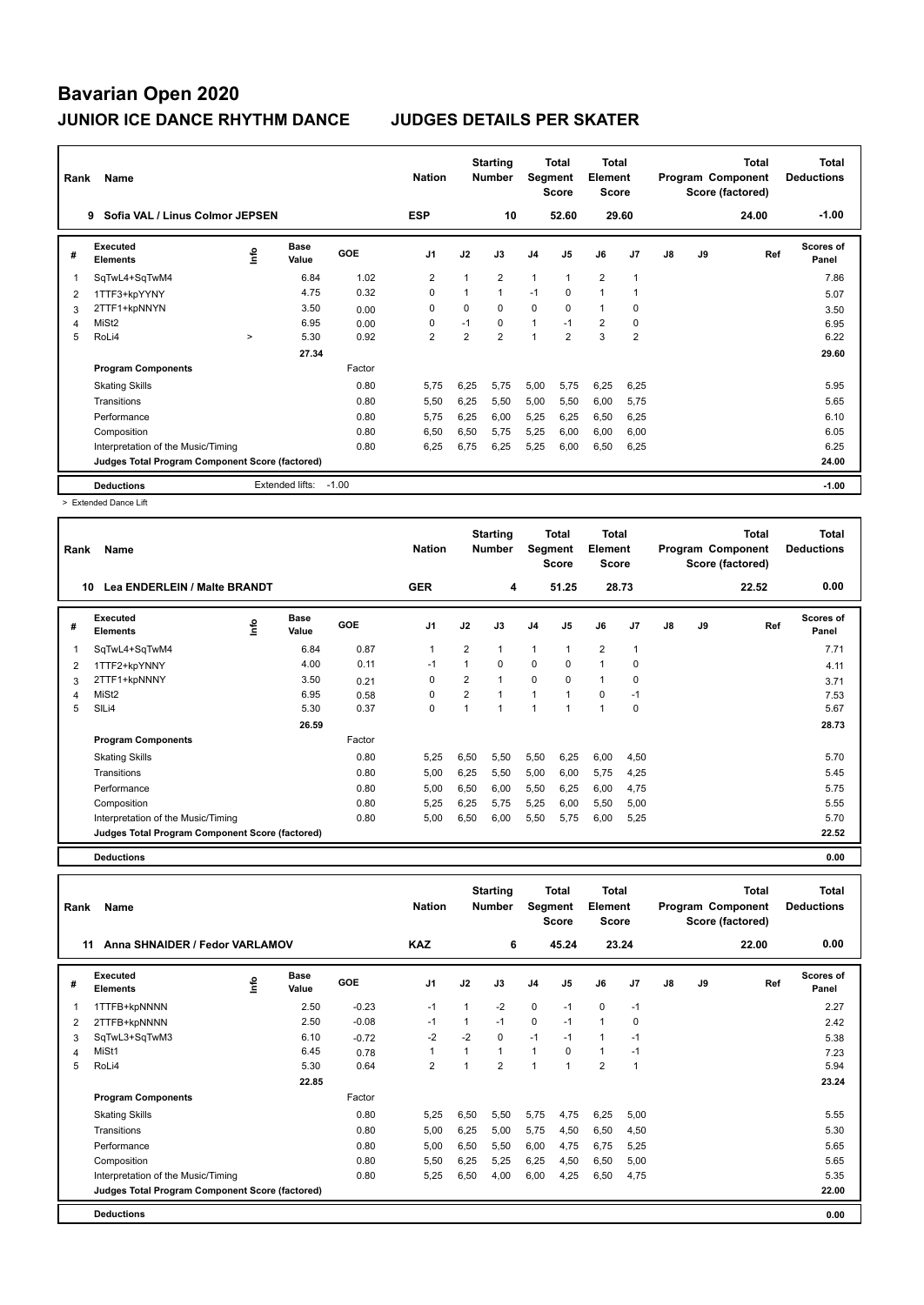| Rank           | Name                                            |        |                      |         | <b>Nation</b>  |                | <b>Starting</b><br><b>Number</b> | Segment        | <b>Total</b><br><b>Score</b> | <b>Total</b><br>Element<br><b>Score</b> |          |    |    | <b>Total</b><br>Program Component<br>Score (factored) | <b>Total</b><br><b>Deductions</b> |
|----------------|-------------------------------------------------|--------|----------------------|---------|----------------|----------------|----------------------------------|----------------|------------------------------|-----------------------------------------|----------|----|----|-------------------------------------------------------|-----------------------------------|
|                | Alexandria LOUGHLIN / Danila IUDIN<br>12        |        |                      |         | <b>AZE</b>     |                | 9                                |                | 43.40                        | 22.20                                   |          |    |    | 22.20                                                 | $-1.00$                           |
| #              | Executed<br><b>Elements</b>                     | lnfo   | <b>Base</b><br>Value | GOE     | J <sub>1</sub> | J2             | J3                               | J <sub>4</sub> | J <sub>5</sub>               | J6                                      | J7       | J8 | J9 | Ref                                                   | <b>Scores of</b><br>Panel         |
| 1              | MiSt1                                           |        | 6.45                 | 0.19    | 0              | 1              | 0                                | $\mathbf 0$    | $\mathbf{1}$                 | $\mathbf 0$                             | 0        |    |    |                                                       | 6.64                              |
| $\overline{2}$ | SqTwL3+SqTwM2                                   |        | 5.72                 | $-0.72$ | $-2$           | $-1$           | $-1$                             | $-1$           | $-1$                         | $-1$                                    | $-1$     |    |    |                                                       | 5.00                              |
| 3              | 1TTFB+kpNNNN                                    |        | 2.50                 | $-0.15$ | $-1$           | 0              | $-1$                             | $-1$           | 0                            | $\mathbf 0$                             | 0        |    |    |                                                       | 2.35                              |
| 4              | 2TTFB+kpNNNN                                    |        | 2.50                 | $-0.23$ | $-1$           | $\Omega$       | $-1$                             | $-1$           | $\Omega$                     | $\Omega$                                | $-1$     |    |    |                                                       | 2.27                              |
| 5              | RoLi4                                           | $\geq$ | 5.30                 | 0.64    | $\overline{1}$ | $\overline{2}$ | $\overline{2}$                   | $\overline{1}$ | $\overline{2}$               | $\mathbf{1}$                            | $\Omega$ |    |    |                                                       | 5.94                              |
|                |                                                 |        | 22.47                |         |                |                |                                  |                |                              |                                         |          |    |    |                                                       | 22.20                             |
|                | <b>Program Components</b>                       |        |                      | Factor  |                |                |                                  |                |                              |                                         |          |    |    |                                                       |                                   |
|                | <b>Skating Skills</b>                           |        |                      | 0.80    | 5.00           | 6,25           | 5,50                             | 5,25           | 6,00                         | 5,75                                    | 5,25     |    |    |                                                       | 5.55                              |
|                | Transitions                                     |        |                      | 0.80    | 4.75           | 6.00           | 5.25                             | 5,25           | 6,25                         | 5,50                                    | 5,00     |    |    |                                                       | 5.40                              |
|                | Performance                                     |        |                      | 0.80    | 4,75           | 6.50           | 5.50                             | 5,50           | 6.50                         | 6.00                                    | 5,50     |    |    |                                                       | 5.80                              |
|                | Composition                                     |        |                      | 0.80    | 5.25           | 6,00           | 5,25                             | 5,00           | 6,50                         | 5,50                                    | 5,50     |    |    |                                                       | 5.50                              |
|                | Interpretation of the Music/Timing              |        |                      | 0.80    | 5.00           | 6,50           | 5,00                             | 5,25           | 6.00                         | 5,75                                    | 5,50     |    |    |                                                       | 5.50                              |
|                | Judges Total Program Component Score (factored) |        |                      |         |                |                |                                  |                |                              |                                         |          |    |    |                                                       | 22.20                             |
|                | <b>Deductions</b>                               |        | Extended lifts:      | $-1.00$ |                |                |                                  |                |                              |                                         |          |    |    |                                                       | $-1.00$                           |

> Extended Dance Lift

| Rank | Name                                            |                            |         | <b>Nation</b>  |          | <b>Starting</b><br><b>Number</b> | Segment        | <b>Total</b><br><b>Score</b> | <b>Total</b><br>Element<br><b>Score</b> |                |               |    | <b>Total</b><br>Program Component<br>Score (factored) | <b>Total</b><br><b>Deductions</b> |
|------|-------------------------------------------------|----------------------------|---------|----------------|----------|----------------------------------|----------------|------------------------------|-----------------------------------------|----------------|---------------|----|-------------------------------------------------------|-----------------------------------|
| 13   | Natallia PAZHYVILKA / Ilia DRANTUSOV            |                            |         | <b>BLR</b>     |          | 12                               |                | 41.74                        | 21.34                                   |                |               |    | 20.40                                                 | 0.00                              |
| #    | Executed<br><b>Elements</b>                     | <b>Base</b><br>١m<br>Value | GOE     | J <sub>1</sub> | J2       | J3                               | J <sub>4</sub> | J5                           | J6                                      | J <sub>7</sub> | $\mathsf{J}8$ | J9 | Ref                                                   | Scores of<br>Panel                |
| 1    | 1TTFB+kpNNNN                                    | 2.50                       | $-0.08$ | $\mathbf 0$    | $\Omega$ | $\Omega$                         | $\mathbf 0$    | $-1$                         | $\mathbf 0$                             | $-1$           |               |    |                                                       | 2.42                              |
| 2    | 2TTFB+kpTTNN                                    | 2.50                       | $-0.08$ | 0              | $\Omega$ | $\Omega$                         | $\mathbf 0$    | $-1$                         | $\mathbf 0$                             | $-1$           |               |    |                                                       | 2.42                              |
| 3    | CuLi4                                           | 5.30                       | 0.18    | $\mathbf 1$    | 1        | $\mathbf{1}$                     | $-1$           | 1                            | $-1$                                    | $\Omega$       |               |    |                                                       | 5.48                              |
| 4    | MiSt <sub>2</sub>                               | 6.95                       | 0.19    | $\mathbf 0$    | 1        | $\Omega$                         | $\mathbf 0$    | $-1$                         | $\mathbf{1}$                            | 0              |               |    |                                                       | 7.14                              |
| 5    | SqTwL2+SqTwM2                                   | 5.34                       | $-1.46$ | $-2$           | $-2$     | $-2$                             | $-2$           | $-2$                         | $-1$                                    | $-3$           |               |    |                                                       | 3.88                              |
|      |                                                 | 22.59                      |         |                |          |                                  |                |                              |                                         |                |               |    |                                                       | 21.34                             |
|      | <b>Program Components</b>                       |                            | Factor  |                |          |                                  |                |                              |                                         |                |               |    |                                                       |                                   |
|      | <b>Skating Skills</b>                           |                            | 0.80    | 5,50           | 5,50     | 5,25                             | 4,75           | 4,75                         | 6,00                                    | 4,50           |               |    |                                                       | 5.15                              |
|      | Transitions                                     |                            | 0.80    | 5,25           | 5,50     | 5.00                             | 4,50           | 4,25                         | 5,75                                    | 4,50           |               |    |                                                       | 4.95                              |
|      | Performance                                     |                            | 0.80    | 5,25           | 6,00     | 5,25                             | 4,50           | 4,50                         | 6,00                                    | 4,75           |               |    |                                                       | 5.15                              |
|      | Composition                                     |                            | 0.80    | 5,50           | 5,75     | 5,50                             | 4,25           | 4,50                         | 5,50                                    | 4,50           |               |    |                                                       | 5.10                              |
|      | Interpretation of the Music/Timing              |                            | 0.80    | 5.25           | 6.00     | 5.00                             | 4.75           | 4.25                         | 6.25                                    | 4.75           |               |    |                                                       | 5.15                              |
|      | Judges Total Program Component Score (factored) |                            |         |                |          |                                  |                |                              |                                         |                |               |    |                                                       | 20.40                             |
|      | <b>Deductions</b>                               |                            |         |                |          |                                  |                |                              |                                         |                |               |    |                                                       | 0.00                              |
|      | Violation of choreo restrictions:               | $(1$ of 8)                 |         |                |          |                                  |                |                              |                                         |                |               |    |                                                       |                                   |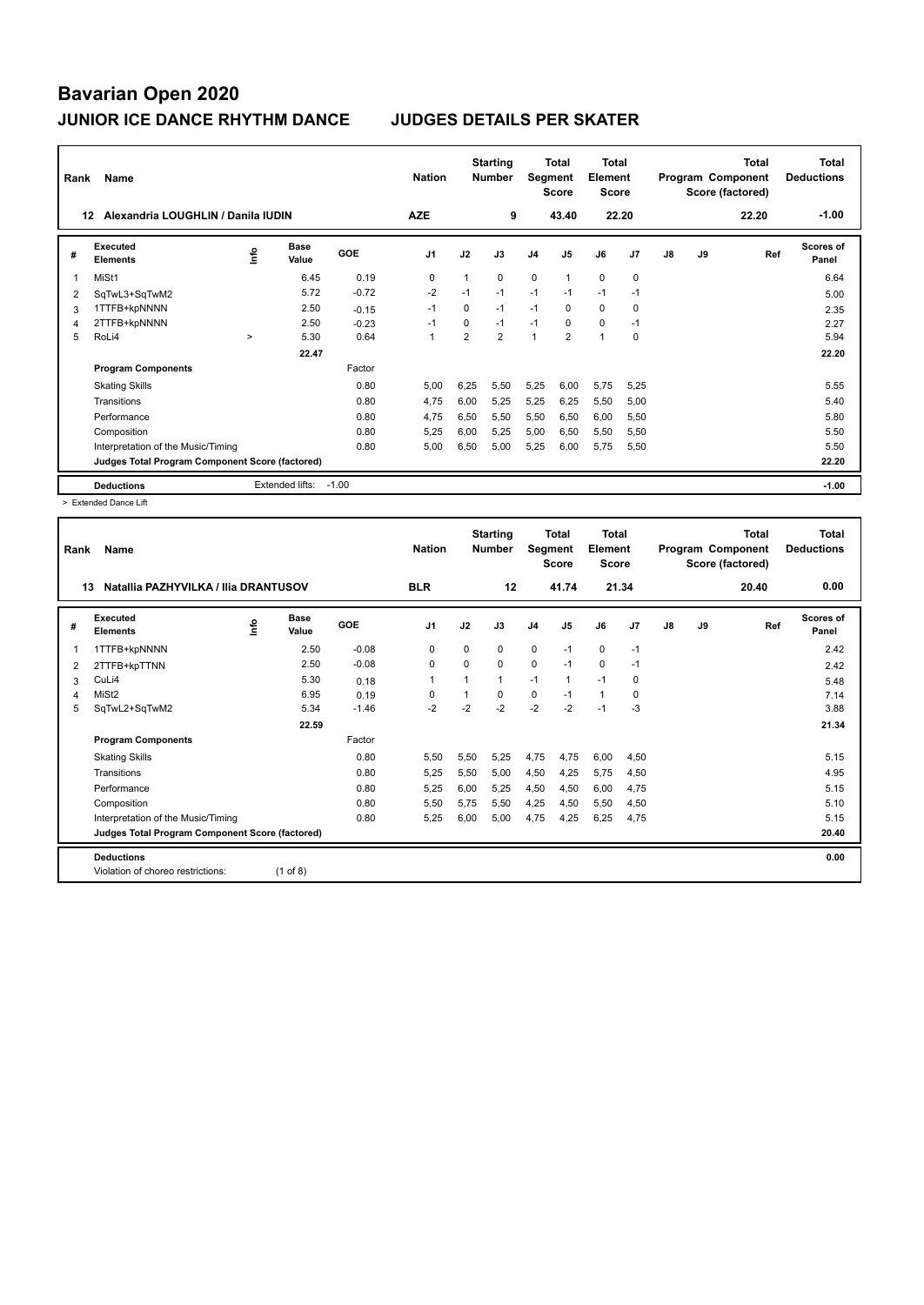| Rank           | Name                                            |        |               |         | <b>Nation</b> |                | <b>Starting</b><br><b>Number</b> | Segment        | Total<br><b>Score</b> | <b>Total</b><br>Element<br><b>Score</b> |                |    |    | Program Component<br>Score (factored) | <b>Total</b> | <b>Total</b><br><b>Deductions</b> |
|----------------|-------------------------------------------------|--------|---------------|---------|---------------|----------------|----------------------------------|----------------|-----------------------|-----------------------------------------|----------------|----|----|---------------------------------------|--------------|-----------------------------------|
|                | 14 Sara BUCH-WEEKE / Nicolas WOODCOCK           |        |               |         | <b>DEN</b>    |                | 8                                |                | 41.48                 |                                         | 22.04          |    |    |                                       | 19.44        | 0.00                              |
| #              | <b>Executed</b><br><b>Elements</b>              | ۴      | Base<br>Value | GOE     | J1            | J2             | J3                               | J4             | J5                    | J6                                      | J7             | J8 | J9 |                                       | Ref          | Scores of<br>Panel                |
| $\mathbf 1$    | 1TTFB+kpNNNN                                    |        | 2.50          | $-0.08$ | $-1$          | $\mathbf 0$    | $\mathbf 0$                      | $\mathbf 0$    | $-1$                  | $\mathbf{1}$                            | $\mathbf 0$    |    |    |                                       |              | 2.42                              |
| $\overline{c}$ | 2TTF1+kpYNNN                                    |        | 3.50          | $-0.21$ | $-1$          | $\Omega$       | $\Omega$                         | $-1$           | $-1$                  | $\mathbf{1}$                            | 0              |    |    |                                       |              | 3.29                              |
| 3              | SILi4                                           |        | 5.30          | 0.37    | $\mathbf{1}$  | $\mathbf{1}$   | $\mathbf 0$                      | $\mathbf 0$    | $\mathbf{1}$          | $\mathbf{1}$                            | $\overline{1}$ |    |    |                                       |              | 5.67                              |
| $\overline{4}$ | MiSt1                                           |        | 6.45          | 0.58    | $\mathbf{1}$  | $\mathbf{1}$   | 0                                | 0              | $\mathbf{1}$          | $\mathbf{1}$                            | 0              |    |    |                                       |              | 7.03                              |
| 5              | SqTwL2+SqTwM1                                   |        | 5.09          | $-1.46$ | $-2$          | $-2$           | $-3$                             | $-1$           | $-3$                  | $-1$                                    | $-2$           |    |    |                                       |              | 3.63                              |
|                |                                                 |        | 22.84         |         |               |                |                                  |                |                       |                                         |                |    |    |                                       |              | 22.04                             |
|                | <b>Program Components</b>                       |        |               | Factor  |               |                |                                  |                |                       |                                         |                |    |    |                                       |              |                                   |
|                | <b>Skating Skills</b>                           |        |               | 0.80    | 4,75          | 5,50           | 5,00                             | 4,75           | 4,50                  | 5,50                                    | 4,75           |    |    |                                       |              | 4.95                              |
|                | Transitions                                     |        |               | 0.80    | 4,50          | 5,50           | 4,75                             | 4,50           | 4,25                  | 5,75                                    | 4,25           |    |    |                                       |              | 4.70                              |
|                | Performance                                     |        |               | 0.80    | 4,50          | 5,75           | 5,00                             | 4,75           | 4,50                  | 5,75                                    | 4,25           |    |    |                                       |              | 4.90                              |
|                | Composition                                     |        |               | 0.80    | 4,75          | 5,50           | 5,00                             | 4,50           | 4,50                  | 6,00                                    | 4,75           |    |    |                                       |              | 4.90                              |
|                | Interpretation of the Music/Timing              |        |               | 0.80    | 4,75          | 5,75           | 4,75                             | 4,50           | 4,25                  | 6,00                                    | 4,50           |    |    |                                       |              | 4.85<br>19.44                     |
|                | Judges Total Program Component Score (factored) |        |               |         |               |                |                                  |                |                       |                                         |                |    |    |                                       |              |                                   |
|                | <b>Deductions</b>                               |        |               |         |               |                |                                  |                |                       |                                         |                |    |    |                                       |              | 0.00                              |
|                | Violation of choreo restrictions:               |        | $(1$ of 8)    |         |               |                |                                  |                |                       |                                         |                |    |    |                                       |              |                                   |
|                |                                                 |        |               |         |               |                |                                  |                |                       |                                         |                |    |    |                                       |              |                                   |
|                |                                                 |        |               |         |               |                |                                  |                |                       |                                         |                |    |    |                                       |              |                                   |
|                |                                                 |        |               |         |               |                | <b>Starting</b>                  |                | <b>Total</b>          | <b>Total</b>                            |                |    |    |                                       | <b>Total</b> | <b>Total</b>                      |
| Rank           | <b>Name</b>                                     |        |               |         | <b>Nation</b> |                | Number                           | Segment        |                       | Element                                 |                |    |    | Program Component                     |              | <b>Deductions</b>                 |
|                |                                                 |        |               |         |               |                |                                  |                | <b>Score</b>          | <b>Score</b>                            |                |    |    | Score (factored)                      |              |                                   |
|                | 15 Uliana EMARKOVA / Artem KRYLOV               |        |               |         | <b>RUS</b>    |                | 11                               |                | 38.69                 | 20.21                                   |                |    |    |                                       | 19.48        | $-1.00$                           |
| #              | <b>Executed</b><br><b>Elements</b>              | ١m     | Base<br>Value | GOE     | J1            | J2             | J3                               | J4             | J5                    | J6                                      | J7             | J8 | J9 |                                       | Ref          | <b>Scores of</b><br>Panel         |
| 1              | RoLi4                                           | $\geq$ | 5.30          | 0.92    | 3             | $\overline{2}$ | 2                                | $\overline{2}$ | $\overline{2}$        | $\overline{2}$                          | $\overline{2}$ |    |    |                                       |              | 6.22                              |
| $\overline{2}$ | DiSt1                                           |        | 6.45          | 0.00    | $\mathbf{1}$  | $\mathbf{1}$   | $-2$                             | $\mathbf 0$    | $-1$                  | $\overline{2}$                          | $-1$           |    |    |                                       |              | 6.45                              |
| 3              | 1TTFB+kpNNNN                                    |        | 2.50          | $-0.30$ | 0             | $-1$           | $-1$                             | $-1$           | $-1$                  | $\mathbf{1}$                            | $-1$           |    |    |                                       |              | 2.20                              |
| $\overline{4}$ | 2TTF1+kpNYNN                                    |        | 3.50          | $-0.95$ | $-3$          | $-1$           | $-3$                             | $\mathbf 0$    | $-2$                  | $-1$                                    | $-2$           |    |    |                                       |              | 2.55                              |
| 5              | SqTwL1+SqTwM4                                   |        | 5.84          | $-3.05$ | $-5$          | $-5$           | $-4$                             | $-4$           | $-5$                  | $-3$                                    | $-3$           |    |    |                                       |              | 2.79                              |
|                |                                                 |        | 23.59         |         |               |                |                                  |                |                       |                                         |                |    |    |                                       |              | 20.21                             |
|                | <b>Program Components</b>                       |        |               | Factor  |               |                |                                  |                |                       |                                         |                |    |    |                                       |              |                                   |
|                | <b>Skating Skills</b>                           |        |               | 0.80    | 4,75          | 5,50           | 4,00                             | 5,25           | 4,25                  | 5,75                                    | 4,75           |    |    |                                       |              | 4.90                              |
|                | Transitions                                     |        |               | 0.80    | 4.50          | 5,25           | 3,75                             | 5,00           | 4,25                  | 6,00                                    | 4,50           |    |    |                                       |              | 4.70                              |
|                | Performance                                     |        |               | 0.80    | 4,25          | 5,50           | 4,00                             | 5,25           | 4,50                  | 5,50                                    | 4,25           |    |    |                                       |              | 4.75                              |
|                | Composition                                     |        |               | 0.80    | 5,25          | 5,50           | 4,50                             | 5,75           | 4,50                  | 6,25                                    | 5,00           |    |    |                                       |              | 5.20                              |
|                | Interpretation of the Music/Timing              |        |               | 0.80    | 4,75          | 5,50           | 3,25                             | 5,00           | 4,00                  | 6,00                                    | 4,75           |    |    |                                       |              | 4.80                              |
|                | Judges Total Program Component Score (factored) |        |               |         |               |                |                                  |                |                       |                                         |                |    |    |                                       |              | 19.48                             |
|                | <b>Deductions</b>                               |        | Falls: -1.00  |         |               |                |                                  |                |                       |                                         |                |    |    |                                       |              | $-1.00$                           |

> Extended Dance Lift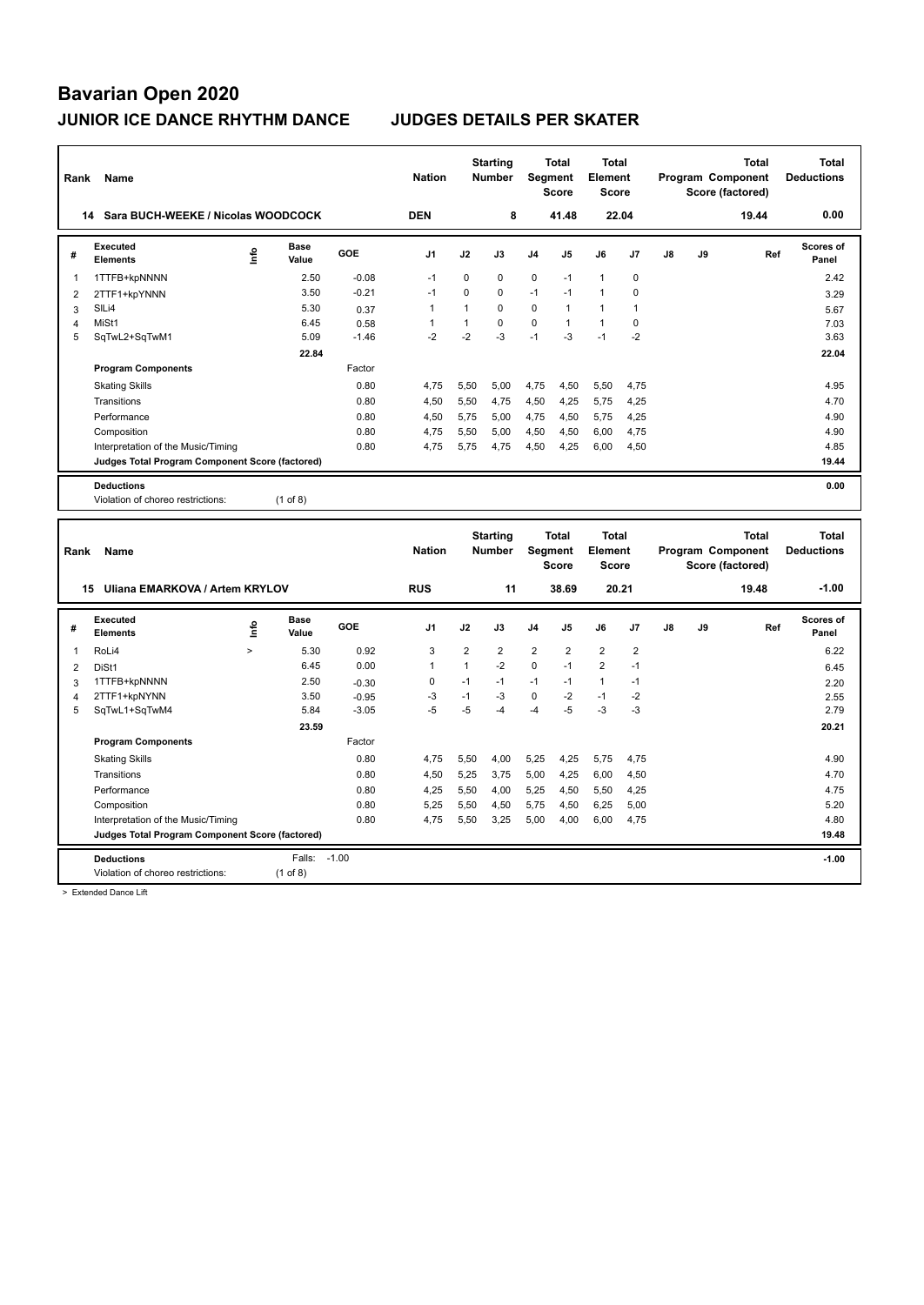ı

| Rank                                                                                                                                                                                                                                                                                                                                                       | Name                               |                     |               |            | <b>Nation</b>  |                | <b>Starting</b><br><b>Number</b> | <b>Segment</b> | Total<br><b>Score</b> | <b>Total</b><br>Element<br>Score |       |               |         | <b>Total</b><br>Program Component<br>Score (factored) | <b>Total</b><br><b>Deductions</b> |
|------------------------------------------------------------------------------------------------------------------------------------------------------------------------------------------------------------------------------------------------------------------------------------------------------------------------------------------------------------|------------------------------------|---------------------|---------------|------------|----------------|----------------|----------------------------------|----------------|-----------------------|----------------------------------|-------|---------------|---------|-------------------------------------------------------|-----------------------------------|
|                                                                                                                                                                                                                                                                                                                                                            | Corinna HUBER / Patrik HUBER<br>16 |                     |               |            | <b>AUT</b>     |                | 7                                |                | 32.74                 |                                  | 19.62 |               |         | 15.12                                                 | $-2.00$                           |
| #                                                                                                                                                                                                                                                                                                                                                          | Executed<br><b>Elements</b>        | lnfo                | Base<br>Value | <b>GOE</b> | J <sub>1</sub> | J2             | J3                               | J <sub>4</sub> | J5                    | J6                               | J7    | $\mathsf{J}8$ | J9      | Ref                                                   | Scores of<br>Panel                |
|                                                                                                                                                                                                                                                                                                                                                            | 1TTFB+kpNNNN                       |                     | 2.50          | $-0.60$    | $-3$           | $-3$           | $-1$                             | $-1$           | $-1$                  | $-2$                             | $-1$  |               |         |                                                       | 1.90                              |
| 2                                                                                                                                                                                                                                                                                                                                                          | 2TTFB+kpTNNN                       |                     | 2.50          | $-0.60$    | -4             | $-3$           | $-1$                             | $-1$           | $-1$                  | $-2$                             | $-1$  |               |         |                                                       | 1.90                              |
| 3                                                                                                                                                                                                                                                                                                                                                          | SqTwL3+SqTwM3                      |                     | 6.10          | 0.29       | $\overline{1}$ | $-1$           | 1                                | $\mathbf 0$    | 0                     | $\mathbf{1}$                     | 0     |               |         |                                                       | 6.39                              |
| 4                                                                                                                                                                                                                                                                                                                                                          | <b>MiStB</b>                       |                     | 4.00          | $-0.24$    | -1             | 0              | 0                                | $-2$           | $-1$                  | 0                                | 0     |               |         |                                                       | 3.76                              |
| 5                                                                                                                                                                                                                                                                                                                                                          | SILi4                              | $\geq$              | 5.30          | 0.37       | $\overline{1}$ | $\overline{1}$ | 1                                | $\mathbf 0$    | $\mathbf{1}$          | $\mathbf{1}$                     | 0     |               |         |                                                       | 5.67                              |
| 6                                                                                                                                                                                                                                                                                                                                                          | RoLiB*                             | $\boldsymbol{\Phi}$ | 0.00          | 0.00       |                |                |                                  |                |                       |                                  |       |               |         |                                                       | 0.00                              |
|                                                                                                                                                                                                                                                                                                                                                            |                                    |                     |               |            |                |                |                                  |                |                       |                                  |       | 19.62         |         |                                                       |                                   |
|                                                                                                                                                                                                                                                                                                                                                            | <b>Program Components</b>          |                     |               | Factor     |                |                |                                  |                |                       |                                  |       |               |         |                                                       |                                   |
|                                                                                                                                                                                                                                                                                                                                                            | <b>Skating Skills</b>              |                     |               | 0.80       | 3,25           | 3,50           | 4,25                             | 4,00           | 4,25                  | 3,50                             | 4,25  |               |         |                                                       | 3.90                              |
|                                                                                                                                                                                                                                                                                                                                                            | Transitions                        |                     |               | 0.80       | 3,00           | 3,25           | 4.00                             | 3,75           | 4,00                  | 3,25                             | 3,75  |               |         |                                                       | 3.60                              |
|                                                                                                                                                                                                                                                                                                                                                            | Performance                        |                     |               | 0.80       | 2,50           | 3,50           | 4,00                             | 4,00           | 3,75                  | 3,75                             | 4,00  |               |         |                                                       | 3.80                              |
|                                                                                                                                                                                                                                                                                                                                                            | Composition                        |                     |               | 0.80       | 3,00           | 3,25           | 4,50                             | 3,75           | 4,25                  | 3,50                             | 4,25  |               |         |                                                       | 3.80                              |
|                                                                                                                                                                                                                                                                                                                                                            | Interpretation of the Music/Timing |                     |               | 0.80       | 2,50           | 3,50           | 4,25                             | 3,75           | 4,00                  | 3,75                             | 4,00  |               |         |                                                       | 3.80                              |
| Judges Total Program Component Score (factored)                                                                                                                                                                                                                                                                                                            |                                    |                     |               |            |                |                |                                  |                |                       |                                  |       | 15.12         |         |                                                       |                                   |
| <b>Deductions</b><br>Extra element by verif.:<br>Extended lifts:<br>$-1.00$<br>$-1.00$<br>$\mathbf{v} = \mathbf{v}$ . The contract of the contract of the contract of the contract of the contract of the contract of the contract of the contract of the contract of the contract of the contract of the contract of the contrac<br>$\sqrt{4}$ $\sqrt{2}$ |                                    |                     |               |            |                |                |                                  |                |                       |                                  |       |               | $-2.00$ |                                                       |                                   |

Violation of choreo restrictions: (1 of 8)

\* Invalid element > Extended Dance Lift

| Rank | Name                                            |    |                      |         | <b>Nation</b>  |      | <b>Starting</b><br><b>Number</b> | <b>Segment</b> | <b>Total</b><br><b>Score</b> | <b>Total</b><br>Element<br><b>Score</b> |                |               |    | <b>Total</b><br>Program Component<br>Score (factored) | <b>Total</b><br><b>Deductions</b> |
|------|-------------------------------------------------|----|----------------------|---------|----------------|------|----------------------------------|----------------|------------------------------|-----------------------------------------|----------------|---------------|----|-------------------------------------------------------|-----------------------------------|
| 17   | <b>Iris LAMBIN / Lucien ENEV</b>                |    |                      |         | <b>BEL</b>     |      | 3                                |                | 32.16                        | 16.72                                   |                |               |    | 15.44                                                 | 0.00                              |
| #    | <b>Executed</b><br><b>Elements</b>              | ١m | <b>Base</b><br>Value | GOE     | J <sub>1</sub> | J2   | J3                               | J <sub>4</sub> | J5                           | J6                                      | J <sub>7</sub> | $\mathsf{J}8$ | J9 | Ref                                                   | <b>Scores of</b><br>Panel         |
| 1    | 1TTFB+kpNNNN                                    |    | 2.50                 | $-0.60$ | $-2$           | $-2$ | 0                                | $-1$           | $-2$                         | $-1$                                    | -3             |               |    |                                                       | 1.90                              |
| 2    | 2TTFB+kpNNNN                                    |    | 2.50                 | $-0.83$ | $-3$           | $-3$ | $-1$                             | $-2$           | $-2$                         | $-1$                                    | $-3$           |               |    |                                                       | 1.67                              |
| 3    | RoLi3                                           |    | 4.55                 | $-0.18$ | -2             | 1    | 0                                | $-1$           | 0                            | $\mathbf 0$                             | $-1$           |               |    |                                                       | 4.37                              |
| 4    | SqTwL2+SqTwM2                                   |    | 5.34                 | $-1.46$ | $-2$           | $-2$ | $-2$                             | $-2$           | $-2$                         | $-1$                                    | -3             |               |    |                                                       | 3.88                              |
| 5    | MiSt1                                           |    | 6.45                 | $-1.55$ | $-2$           | $-2$ | $-1$                             | $-2$           | $-1$                         | $\mathbf 0$                             | -3             |               |    |                                                       | 4.90                              |
|      |                                                 |    | 21.34                |         |                |      |                                  |                |                              |                                         |                |               |    |                                                       | 16.72                             |
|      | <b>Program Components</b>                       |    |                      | Factor  |                |      |                                  |                |                              |                                         |                |               |    |                                                       |                                   |
|      | <b>Skating Skills</b>                           |    |                      | 0.80    | 3.75           | 4,00 | 4,75                             | 4,25           | 3,75                         | 3,75                                    | 3.75           |               |    |                                                       | 3.90                              |
|      | Transitions                                     |    |                      | 0.80    | 3,50           | 3,75 | 4,50                             | 4,00           | 3,50                         | 3,50                                    | 3,50           |               |    |                                                       | 3.65                              |
|      | Performance                                     |    |                      | 0.80    | 3,50           | 4,00 | 4,75                             | 4,25           | 4,00                         | 3,75                                    | 4,00           |               |    |                                                       | 4.00                              |
|      | Composition                                     |    |                      | 0.80    | 3.75           | 3,75 | 4,75                             | 4,50           | 4,00                         | 3,50                                    | 3,75           |               |    |                                                       | 3.95                              |
|      | Interpretation of the Music/Timing              |    |                      | 0.80    | 3.50           | 3,75 | 4,50                             | 4,25           | 3,50                         | 4,00                                    | 3,25           |               |    |                                                       | 3.80                              |
|      | Judges Total Program Component Score (factored) |    |                      |         |                |      |                                  |                |                              |                                         |                |               |    |                                                       | 15.44                             |
|      | <b>Deductions</b>                               |    |                      |         |                |      |                                  |                |                              |                                         |                |               |    |                                                       | 0.00                              |